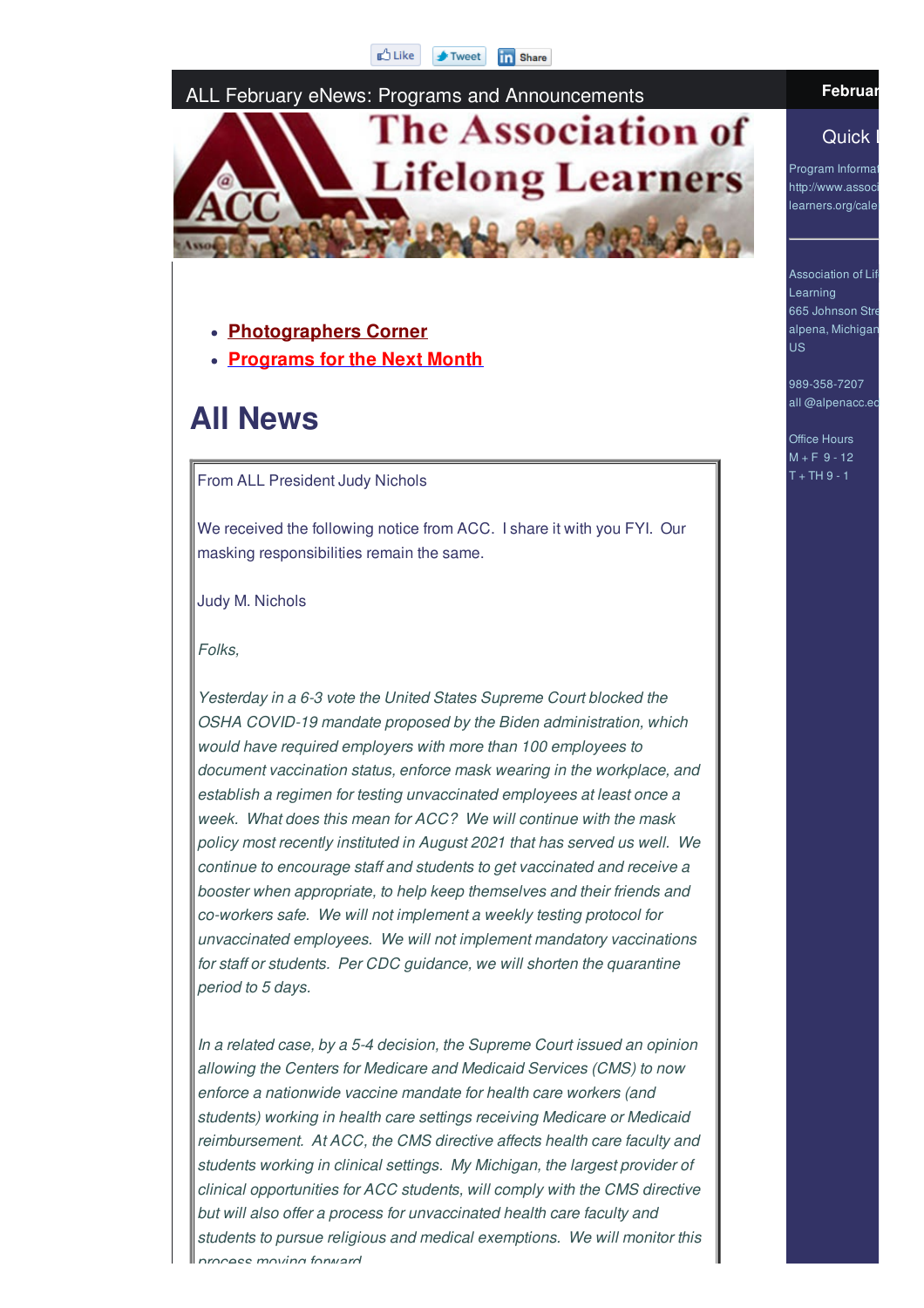*process moving forward.*

*In short, nearly two years after the pandemic first appeared in our lives, we still must deal with the virus on an almost moment-by-moment basis. We will be dealing with it awhile longer, unfortunately. As we begin Spring semester, I urge all members of the ACC team to manage this ongoing stress with as much grace and professionalism as we can muster. These are trying times. Stay strong, stay positive, and stay healthy.*

*Regards,*

*Don*

#### Photographers Corner



All presenters Michelle and Eric beginning and ending their through hike.

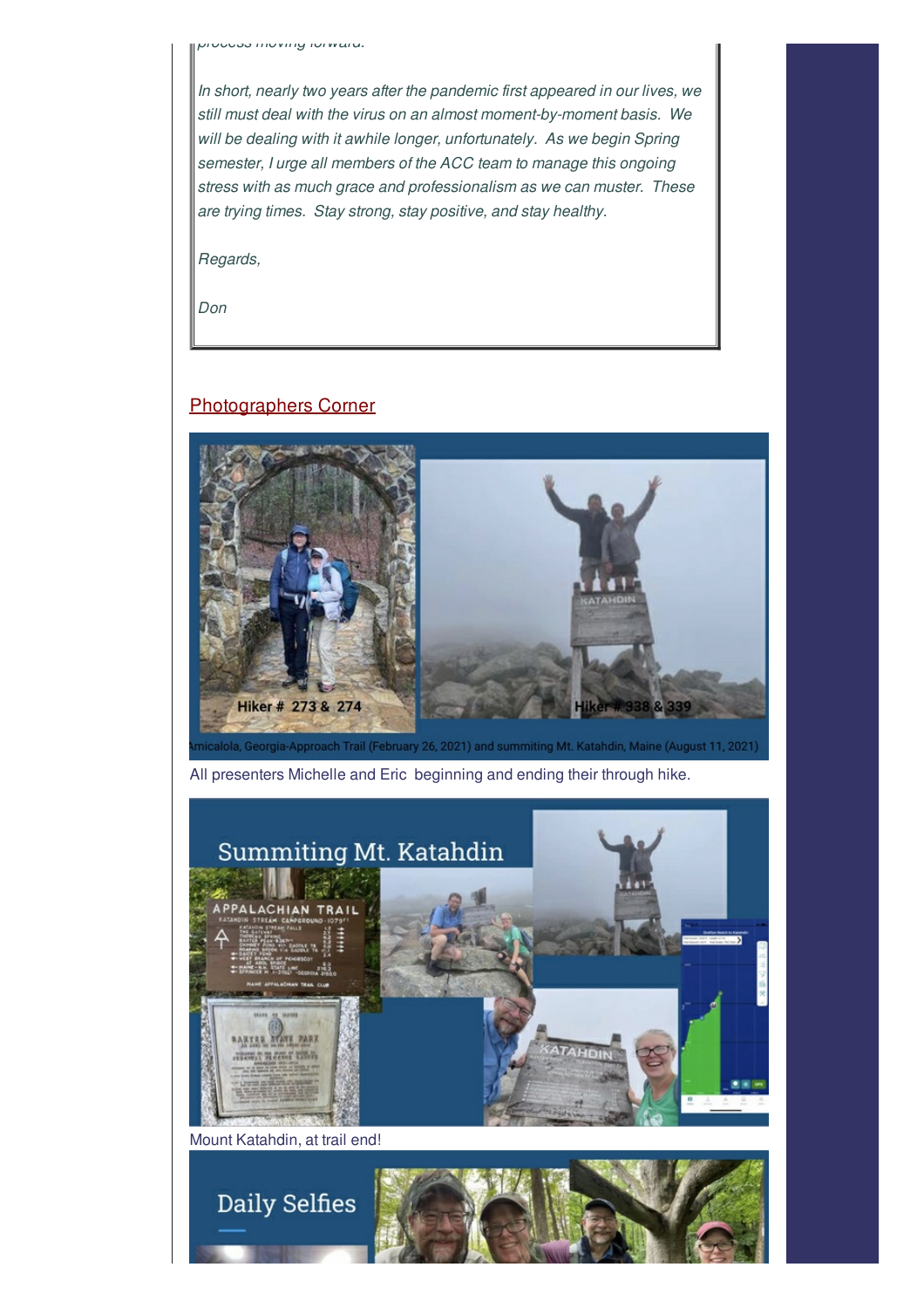

One of their daily routines!



A picture of the New waterfront park surrounding the Thunder Bay National Marine Sanctuary, with re-built parking and green space across the top of the photo, a new amphitheater in front of TBNMS building in the foreground, and multiple recreational spaces primarily to the top left.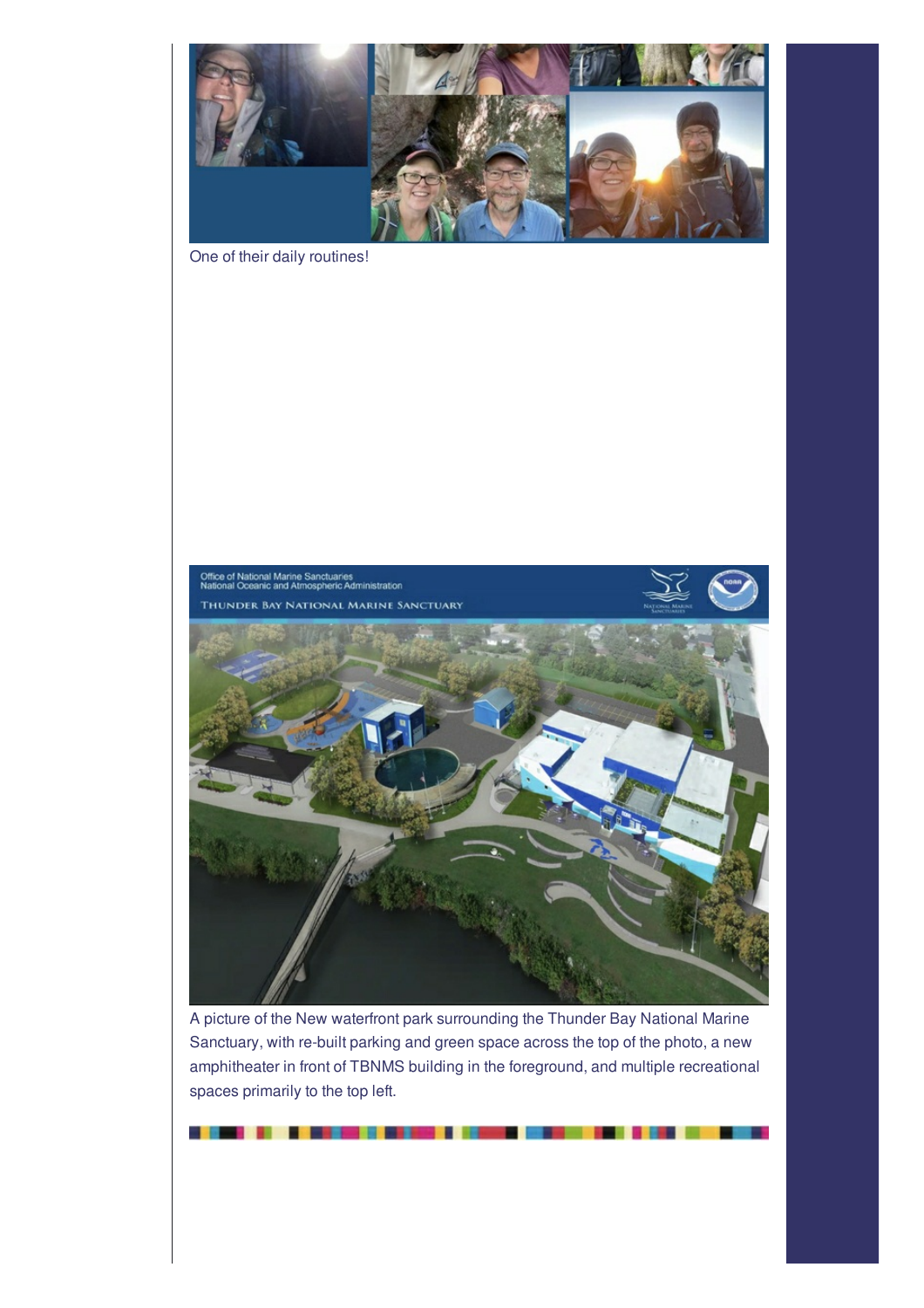

Here is Jim Rapin, former ALL Board member, in 2006 riding in the 4th of July parade to support the initiative "Let's Get Moving Northern Michigan," of which ALL was a part.

Denny Doubek and Jodene Compton making plans back in 2007.

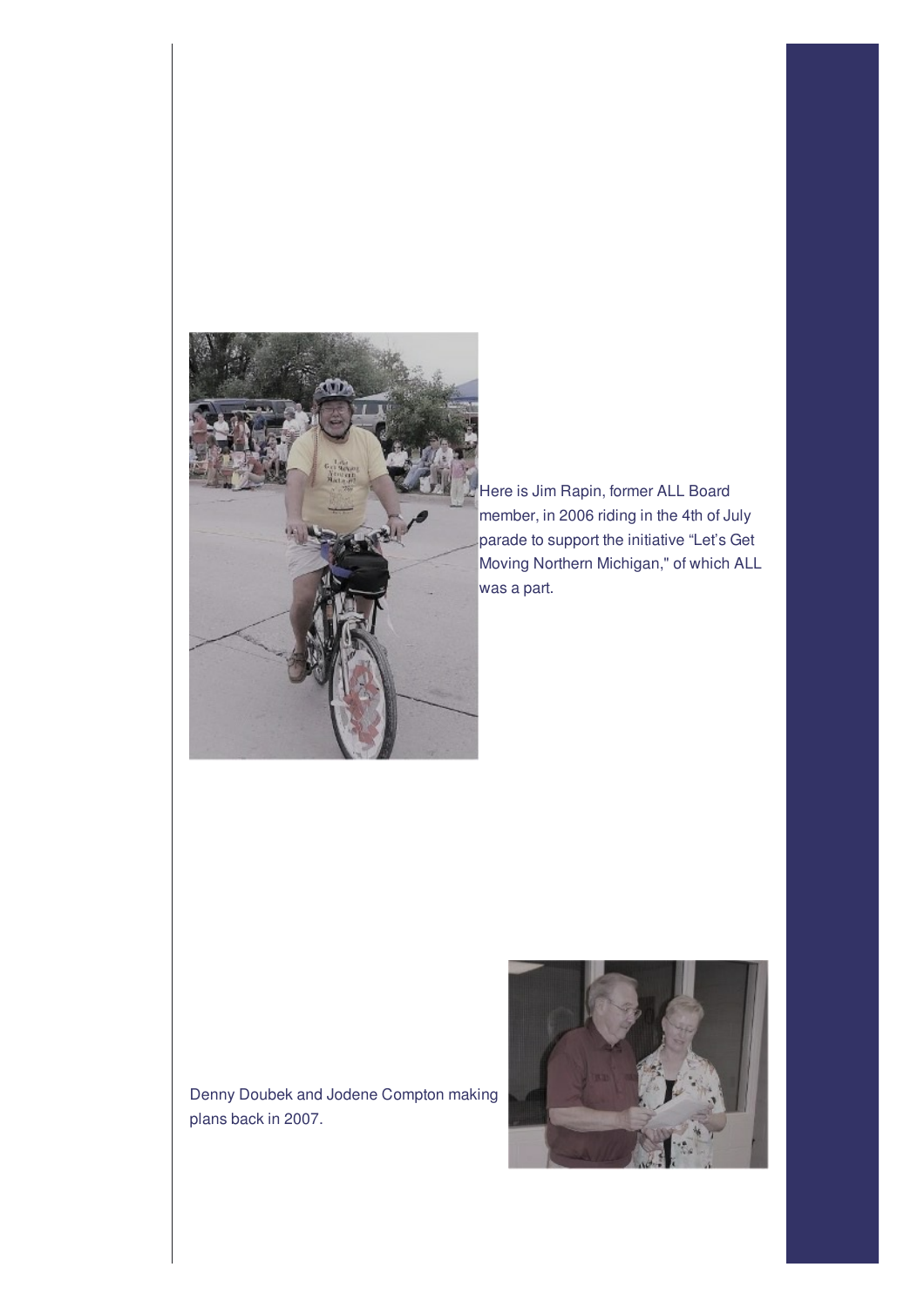Back to Top

# **FEBRUARY PROGRAMS**

#### **ROME – EVER ANCIENT, EVER NEW. TUESDAY, FEBRUARY 8 1:30 PM**

### **M Briggs Ctr (In person and Zoom)**

Coordinator: Tommie Wolff Phone: 828-774-4550 Zoom host: Tyler Winowiecki Zoom connection: Meeting ID: **846 8419 2728** Passcode: **385758**



Rome, Italy has stood for centuries as the center of Western civilization. Join Fr. Tyler – a catholic priest – as he shares some of his experiences living and studying in the ancient city. The multimedia presentation will take us through the streets of Rome to discover her ancient secrets,

explore her most important monuments, visit her most beautiful churches, and even discuss the best places in the city for a cup of *caffè* and a plate of *spaghetti alla carbonara*. Rome has so much to offer – come and hear what *la bella vita* is all about.

**Father Tyler Bischoff** is the Parochial Administrator of All Saints Parish in Alpena since June of 2021. He was born and raised in Tawas City, MI. After graduating from Tawas Area High School he earned his bachelor's degree in Philosophy and Classics at the Pontifical College Josephinum in 2011. He studied at the Pontifical North American College in Rome, Italy from 2011 until his priestly ordination in 2015. Since ordination he has served as an associate pastor in Gaylord, East Tawas, and Oscoda.

**TOURING EGYPT** *RESCHEDULED* **WEDNESDAY, FEBRUARY 9 12:00 PM**

### **M Briggs Ctr (in person and Zoom)**

Coordinator: Wanda Discher Phone: 989-742-3222 Zoom host: Judy Hompstead

Zoom connection: Meeting ID: **878 1849 2060** Passcode **242647**

One bucket list completed! Come and join Sue on her recent trip to Egypt. Hear how Egypt was a part of ancient man. Hear how the temples and pyramids were built and how they are more awesome than what any TV documentary can show. You will be able to try some Egyptian treats and share Sue's dream trip.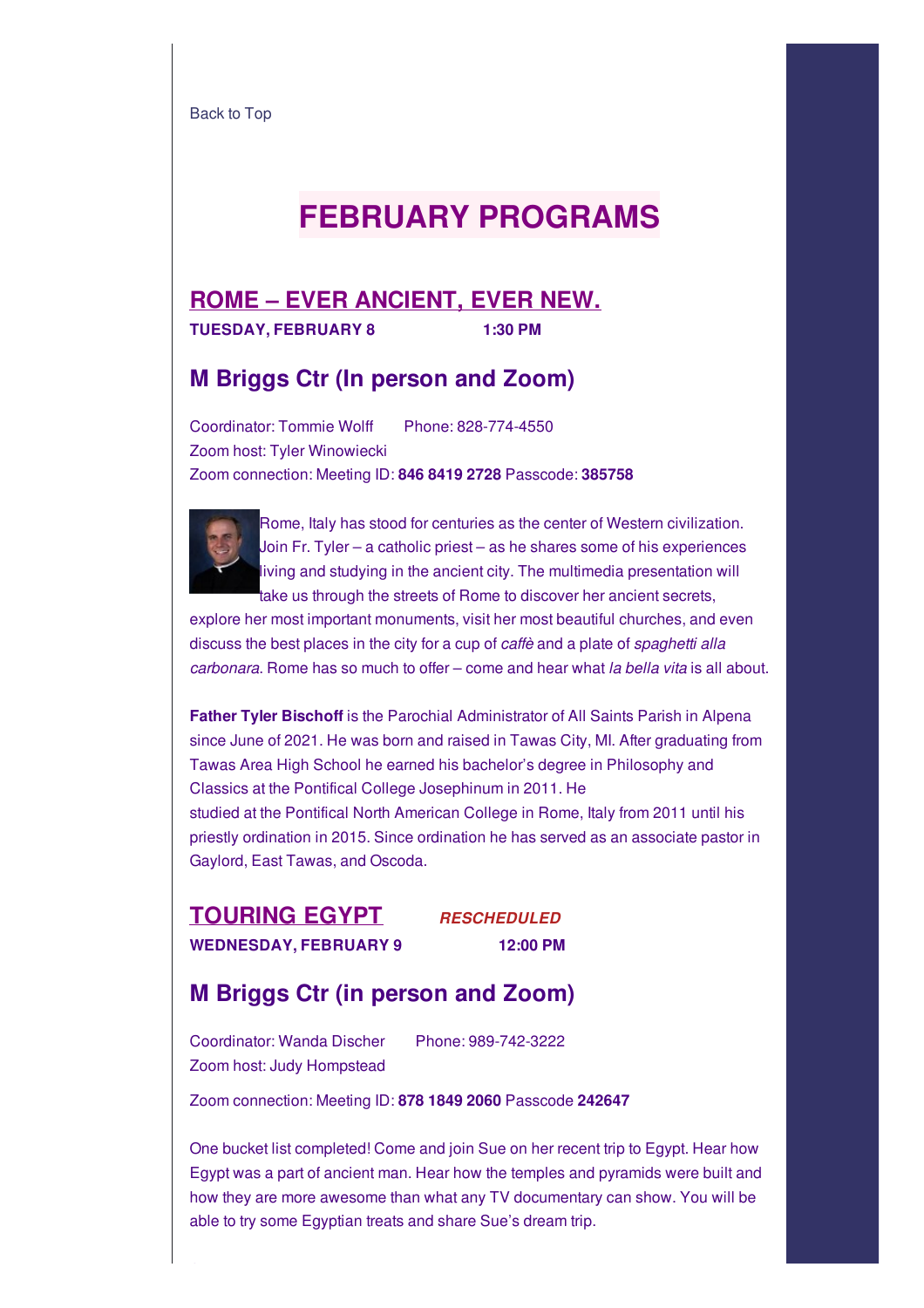**Sue Nagy** is a valued member of ALL's board. Besides making the plans for the Happening, arranging the monthly Moveable Feast, writing articles for *The Alpena News ,* and contributing her wisdom at the meetings she manages to find time to travel and then to share her experiences with ALL.

## **THE LOST RESORTS & COTTAGES OF LONG LAKE THURSDAY, FEBRUARY 10 1:00 PM**

## **M Briggs Ctr (Zoom only)**

Coordinator: Kathy Crawford Phone: 989-370-3819 Zoom host: Judy Hompstead Zoom connection: Meeting ID: **821 4967 4789** Passcode: **937670**



This presentation will be brief overview of the making of the popular book series "The Lost Resorts and Cottages of Long Lake"

**Dave Distler** is a retired electronics industry executive whose travels include every state and 4 Continents. He has written 5 books and produced a local Documentary Film in Indiana. He was born in West Germany after WWII to a USAF airman stationed near Frankfurt. He attended Purdue University

where he studied aviation. He is married and has two children and two grandchildren. He currently lives in the Indianapolis area and has a summer home on Long Lake.

# **COME TOUR THE LIBRARY** *RESCHEDULED*

**MONDAY, FEBRUARY 14 1:00 PM**

# **211 N. First Alpena**

Coordinator: Marlene Bartz Phone: 989 -340 -1718

The completely renovated George N. Fletcher Public Library is ready for viewing ! Join director, Eric Magness-Eubank, as he shows off what has taken place over the past year.

**Eric Magness-Eubank** is the director of the Alpena County George N. Fletcher Public Library. Over the years he has contributed much to the programming for ALL.

# **MOVEABLE FEAST**

# **TUESDAY, February 15 1:30 PM**

**Twin Acres 19th Hole 1081 US 23 N** Coordinator: Sue Nagy 1989 736 7105

Here's a little history of this restaurant: Twin Acres 19th Hole has been a family owned business for 55 years. Pete and Marie Peterson purchased Twin Acres in the fall of 1955. With Peter musculos the bar and Marie in back do bailed and people of the cooking the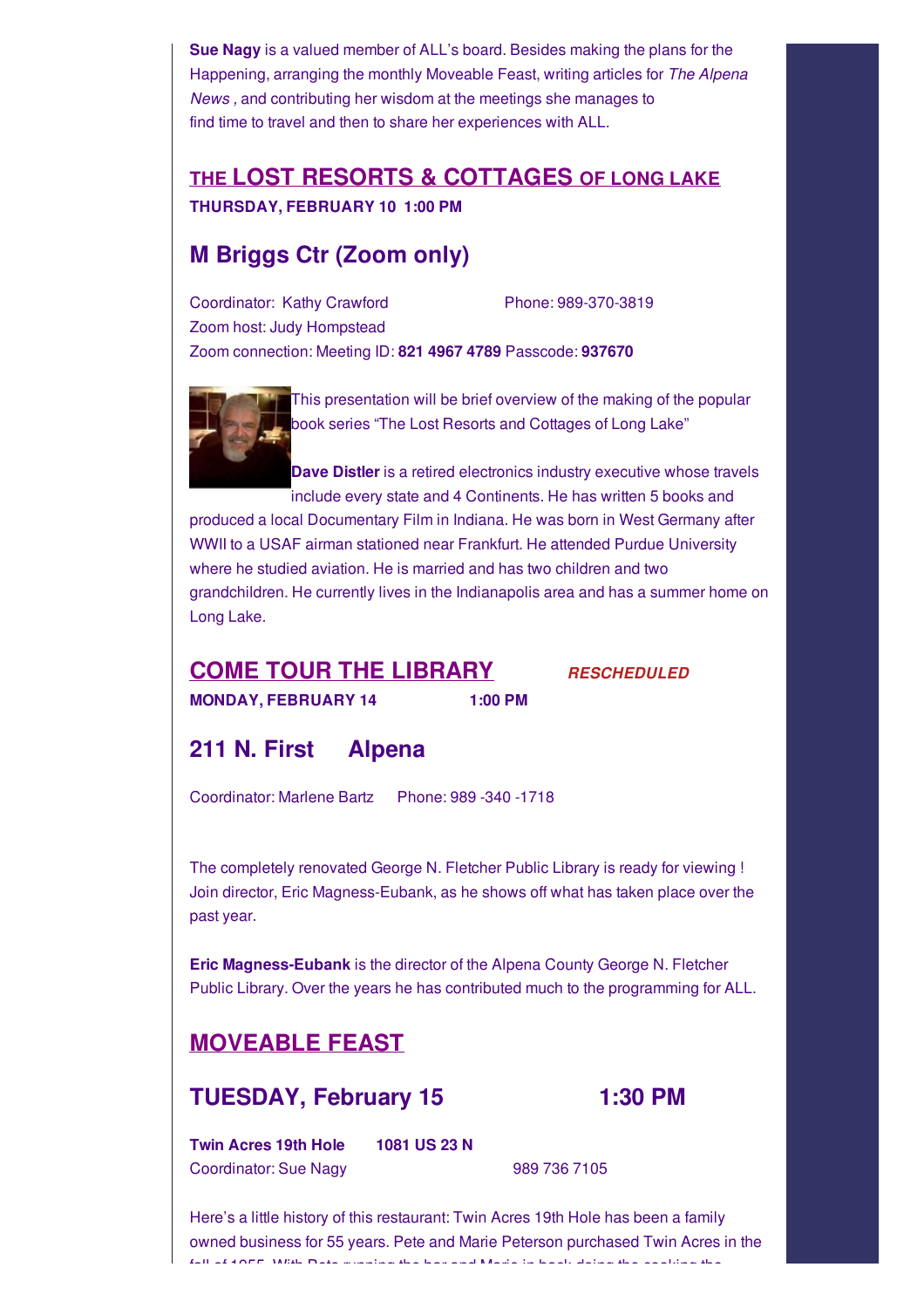fall of 1955. With Pete running the bar and Marie in back doing the cooking the business grew. In 1982 with the death of Pete, his daughter Sue and son Bill took control of the business and reopened it as a neighborhood sports bar serving a limited menu. Now a third generation continues with Bill's son Adam stepping in and learning the ropes. As they say on their website,

"A lot of friends have been made in those 52 years …" This brings us to ALL and their friends. It's the perfect time to introduce a friend to ALL—bring them along. Just make sure you let the office ( 989 358 7207) or Sue know that you are coming.

### **FOCUS ON FUN CAMERA CLUB**

**WEDNESDAY, FEBRUARY 16 1:30 PM**

#### **Zoom Only**

Coordinator: Jeanette Vredenburg 989-471-2097 Zoom host: Mark Kinney Zoom connection**:** Meeting ID: **847 0459 7928** Passcode: **635146**

Picture an informal monthly meeting where you share the joy of photography. From beginning photographers to experts, members have widely varying degrees of photographic expertise and experience and are willing to share their knowledge. Each month a photographic topic is chosen and the fun begins. You will be welcomed.

### **RESOURCES FOR HOME SCHOOLERS**

**THURSDAY, FEBRUARY 17 10:00 AM**

### **M Briggs Ctr (in person and Zoom)**

Coordinator: Debra Brisch Phone: 989-340-0329 Zoom host: Judy **Hompstead** Zoom connection: Meeting ID: **879 5320 1743** Passcode: **282245**

Do you wonder about home schooling? Take part in this presentation as Jen Myers explains the Alpena Family Partnership Program through Alpena Public Schools which offers electives to area homeschool and public school students.

**Jen Myers** has a bachelors degree in education from U of M and a masters degree in early childhood from Central Michigan University. She served as an elementary and junior high teacher as well as teaching education courses at a college and served as a principal. Currently Jen is the Director of the Alpena Family Partnership Program which is part of Alpena Public Schools. She and her husband moved up here when they got married 30 years ago – both were from downstate. They have four kids that are all grown and live out at Grand Lake.

*JESUS AND JOHN WAYNE* **MONDAY, FEBRUARY 21 1:00 PM**

**M Briggs Ctr (in person and Zoom)**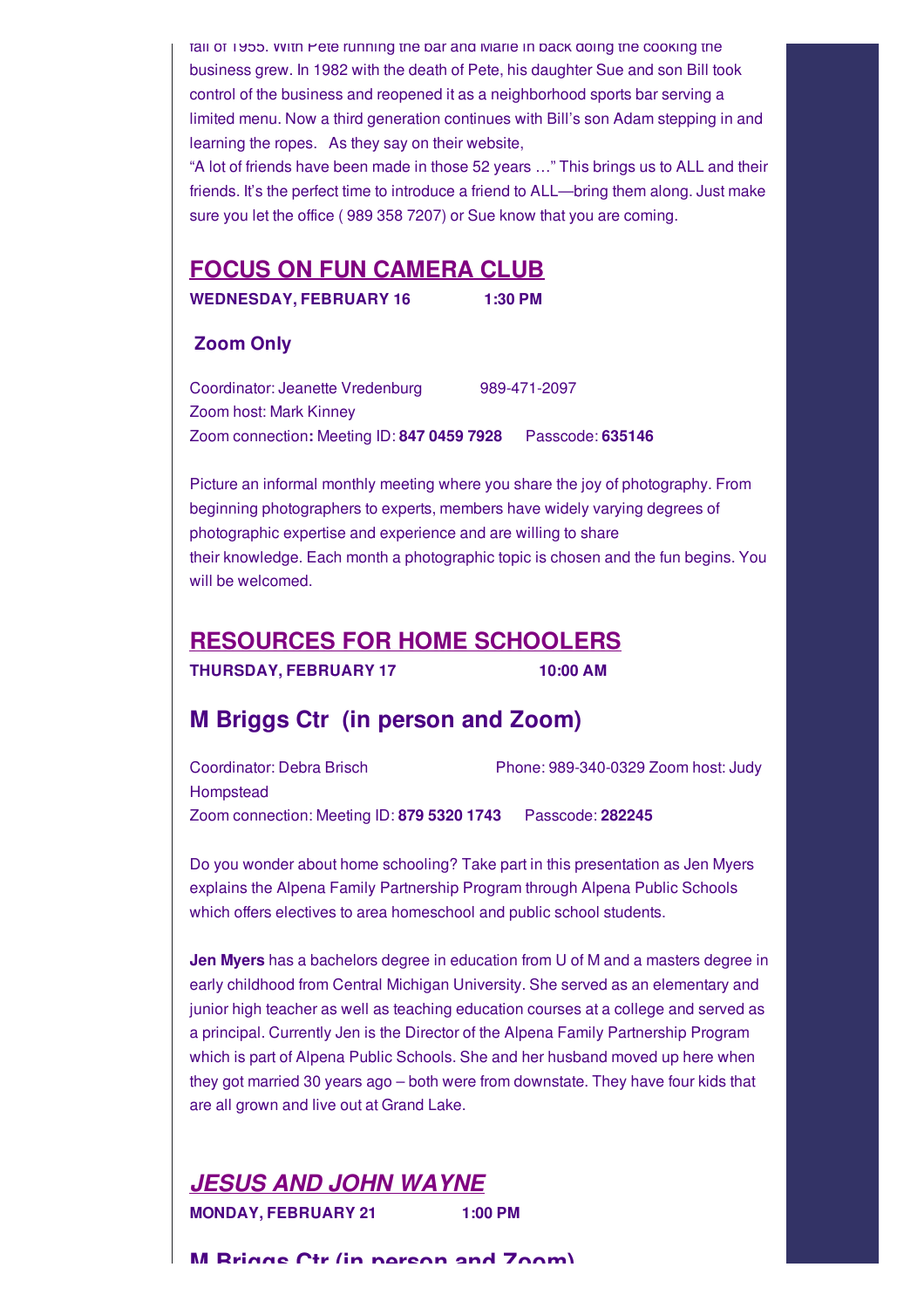#### **M Briggs Ctr (in person and Zoom)**

Coordinator: Mike Mandrick Phone: 989-255-2699 Zoom host: Tyler Winowiecki Zoom connection: Meeting ID: **881 5385 9764** Passcode: **507559**



How did a former President who lacks even the most basic knowledge of the Christian faith win 81 percent of the white evangelical vote in 2016? This is one of the questions acclaimed historian at Calvin College Kristin Kobes Du Mez asks in *Jesus and John Wayne*, which

explains how white evangelicals have brought us to our fractured political moment. *The book* is a sweeping account of the last 75 years of white evangelicalism, showing how American evangelicals have worked for decades to replace the Jesus of the Gospels with an idol of rugged masculinity and Christian

nationalism.

**Bob Case** is a pastor emeritus from the First Congregational United Church of Christ and struggles to find that full retirement continually giving to the church community. He regularly offers thoughtful presentations to ALL members, giving them much to consider and ponder.

# **ONGOING PROGRAMS**

## **PICKLEBALL at the APLEX MONDAY, WEDNESDAY AND FRIDAY 9 AM TO 11 AM** Pickleball continues. Call the Aplex for additional information: 354- 6164 Aplex fees apply.

#### **BEGINNING MODERN SQUARE DANCE LESSONS**

**WEDNESDAYS, FEBRUARY 2,9,16,23 5:30 TO 7:30 PM M Briggs Center Coordinator: Katie Taylor Phone: 803 292 9613**

**Fee: first lesson is free. Members \$5/session Nonmembers \$7/session New Class Being Formed and Continuing for Experienced Dancers**

Let's Dance! Learn how to square dance. Super fun for all ages -- 6 to 106! Great health, brain, and balance benefits. If you can walk you can square dance. Don't have a partner? You're in luck, you don't need one! It's probably not what you learned in school. If you are not an ALL member there is an additional \$2.00 fee per lesson. The first half hour will consist of a workshop for advanced dancers and the rest of the time will be lessons for the new dancers. Lessons will be taught by either **Wayne and Jan Pelmear** from Lake Isabella, MI or **Tom**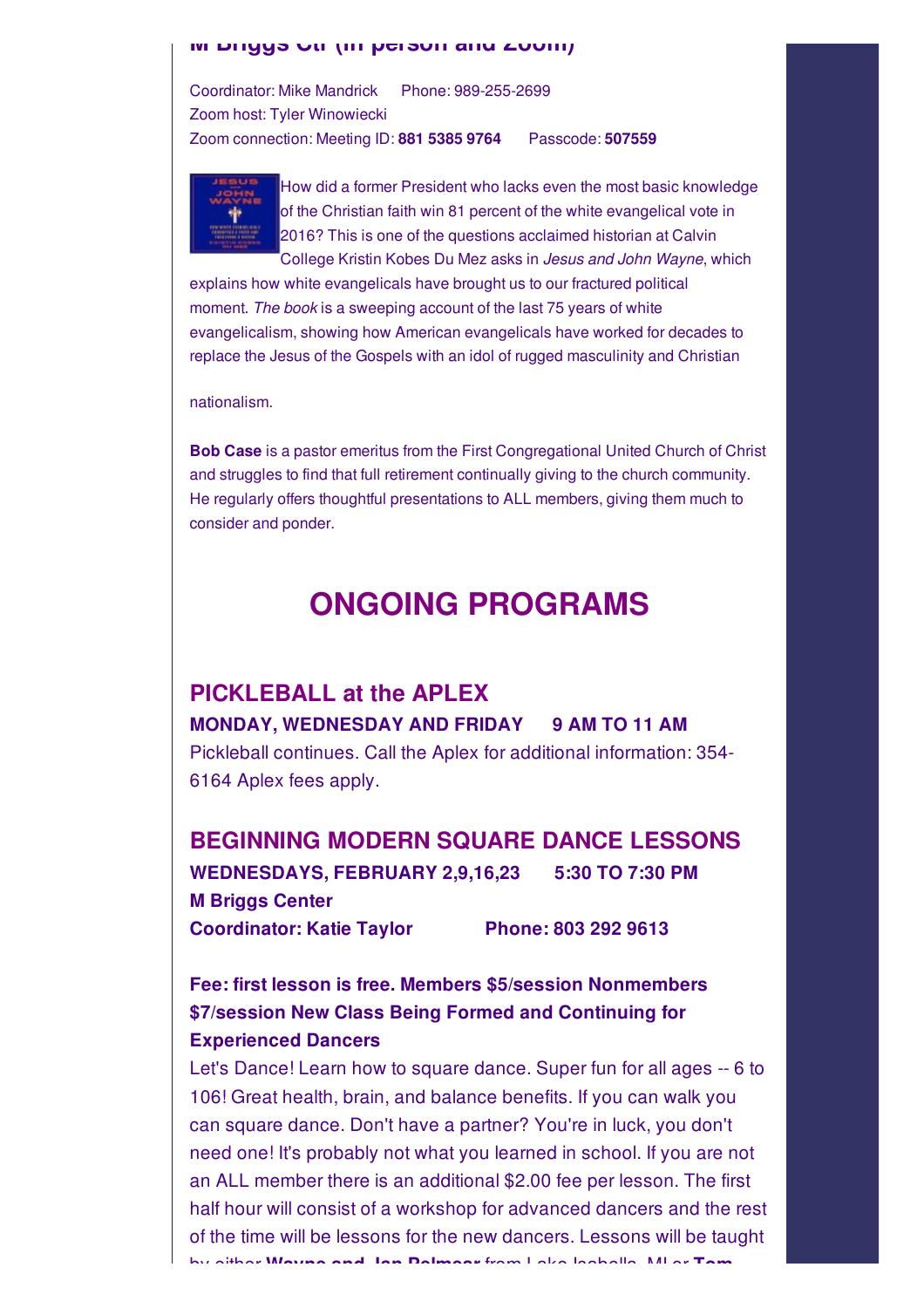by either **Wayne and Jan Pelmear** from Lake Isabella, MI or **Tom Kaiser** of Sacramento, CA. (Tom will be on Zoom.) Both are very experienced callers and teachers and are members of CallerLab (International

Assoc. of Square Dance Callers

# **Games and Cards**

# **Mexican Train Express Dominoes**

**TUESDAYS, FEBRUARY 1,8,15,22 9:30 AM to 11:30 AM**

**M. Briggs Ctr** Coordinator: Eileen Wikaryasz . Phone: 989 340 0608

Ready for a fun, addictive and fast-moving game that has lots of surprising twists and turns? Join us for Mexican Train Express! You may join our class any time during the year.

# **PINOCHLE**

**WEDNESDAYS, FEBRUARY 2,9,16,23 12:30 PM TO 3 PM**

**M. Briggs Ctr**

Julie Byrnes is inviting you to join her and others in single deck Pinochle on Wednesdays in February..

# **CONTRACT BRIDGE at M. Briggs Ctr**

**FRIDAYS, FEBRUARY 4,11,18,25 12:30 PM to 3 PM**

**This is an ongoing group of varied players who welcome any players at any time. We are a teaching class but we also welcome experienced players.**

**Back to the Top**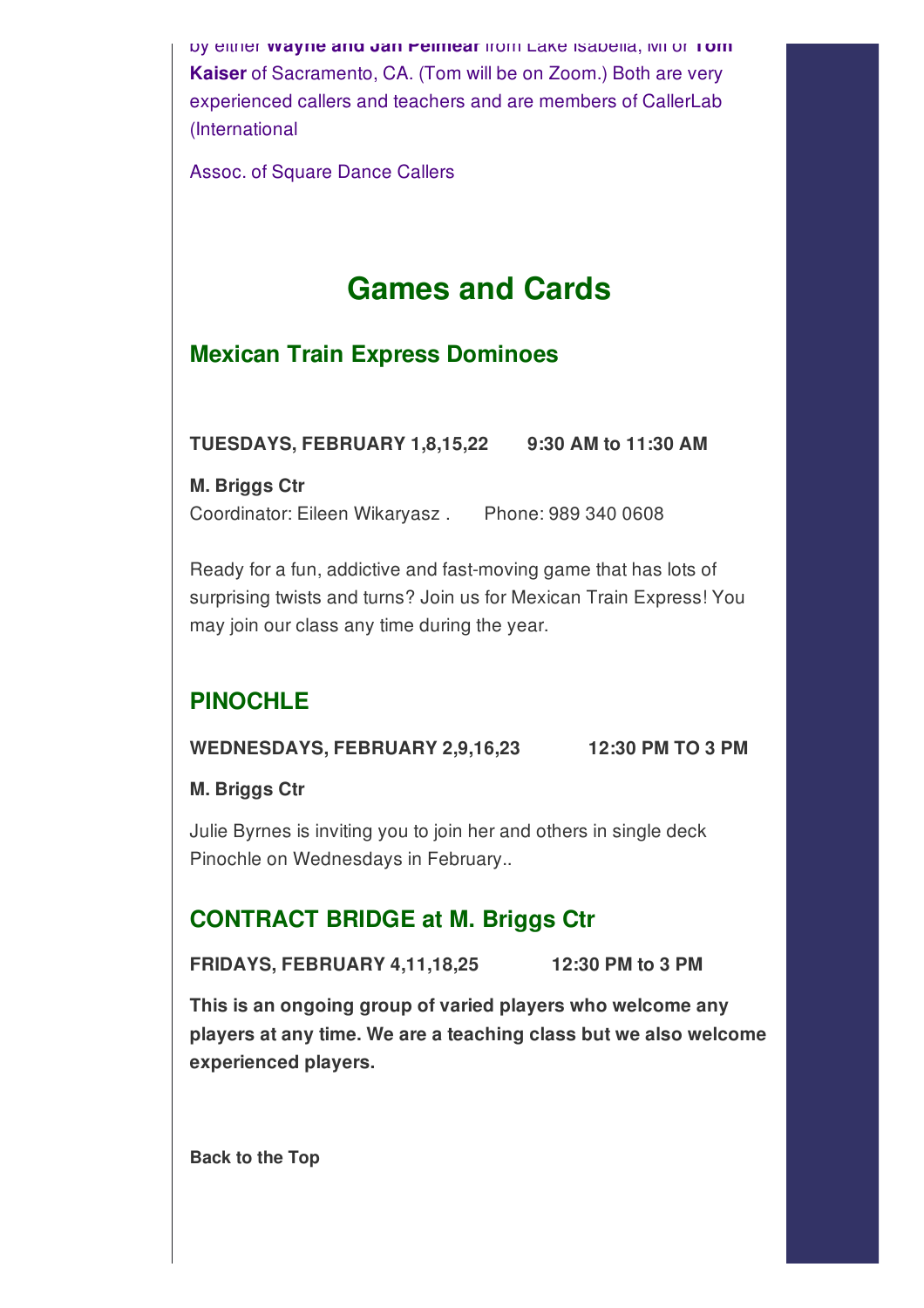### **MLK, Jr. Committee invites the community to celebrate Black History Month**



The MLK, Jr. Committee is inviting the community to a discussion of the book or movie To *Kill a Mockingbird* by Harper Lee via Zoom on Wednesday, February 2, at 7 pm.

Books are available for loan at the United Way office on River Street in Alpena. The movie can also be viewed at https://video.pbsnc.org/video/to-kill-a-mockingbird-1962lnfoaz/ Sandra Pilgrim-Lewis of the Michigan Department of Health and Human Services will lead the discussion. To request the link for the discussion email abelovedcommunity.alpena@gmail.com. abelovedcommunity.alpena@gmail.com

Harper Lee wrote To Kill a Mockingbird during a very tense time racially in her home

state of Alabama. The South was still segregated, forcing Black people to use separate facilities apart from those used by whites, in almost every aspect of society. The Civil Rights Movement began to pick up steam when Rosa Parks refused to give up her seat on a bus in Montgomery, Alabama, in 1955. Following her bold defiance, Martin Luther King, Jr., became the leader of the movement, and the issue began to gain serious national attention. Clearly, a prime subject of To Kill a Mockingbird, namely the injustice of racism and inequality in the American South, was highly relevant at the time of its publication. The novel was praised for its sensitive treatment of a child's awakening to racism and prejudice in the American South.



# **A Little History of ALL**

#### **(from the 10th Year Anniversary Book)**

#### ORIGINS AND OVERVIEW

In December 1997, during a Christmas Wish program sponsored by the Volunteer Center at Alpena Community College, several volunteers were introduced to an Elderhostel document which they read with great interest. It described the concept of Institutes of Learning in retirement years. Volunteer Center employee Chris Angel took the lead in bringing interested people together to discuss creating an educational program targeting what was considered at that time an under-served segment of the population in the Alpena area, those 50 years or older or retired.

In January 1998 with the support of Alpena Community College and the Volunteer Center, a startup committee was brought together to establish an Institute of Learning in Alpena and the surrounding area. Among those who created the lifelong learning project were Chris Angel, Chuck Wiesen, Jackie Grulke, Florence Stibitz, Betty Connolly, Joyce Doyle, Denny and Sandy Doubek, Ronnie Stevens, Lorrie LaCross, Wanda Discher and Sue Sandy.

It was decided to call the new group The Association of Lifelong